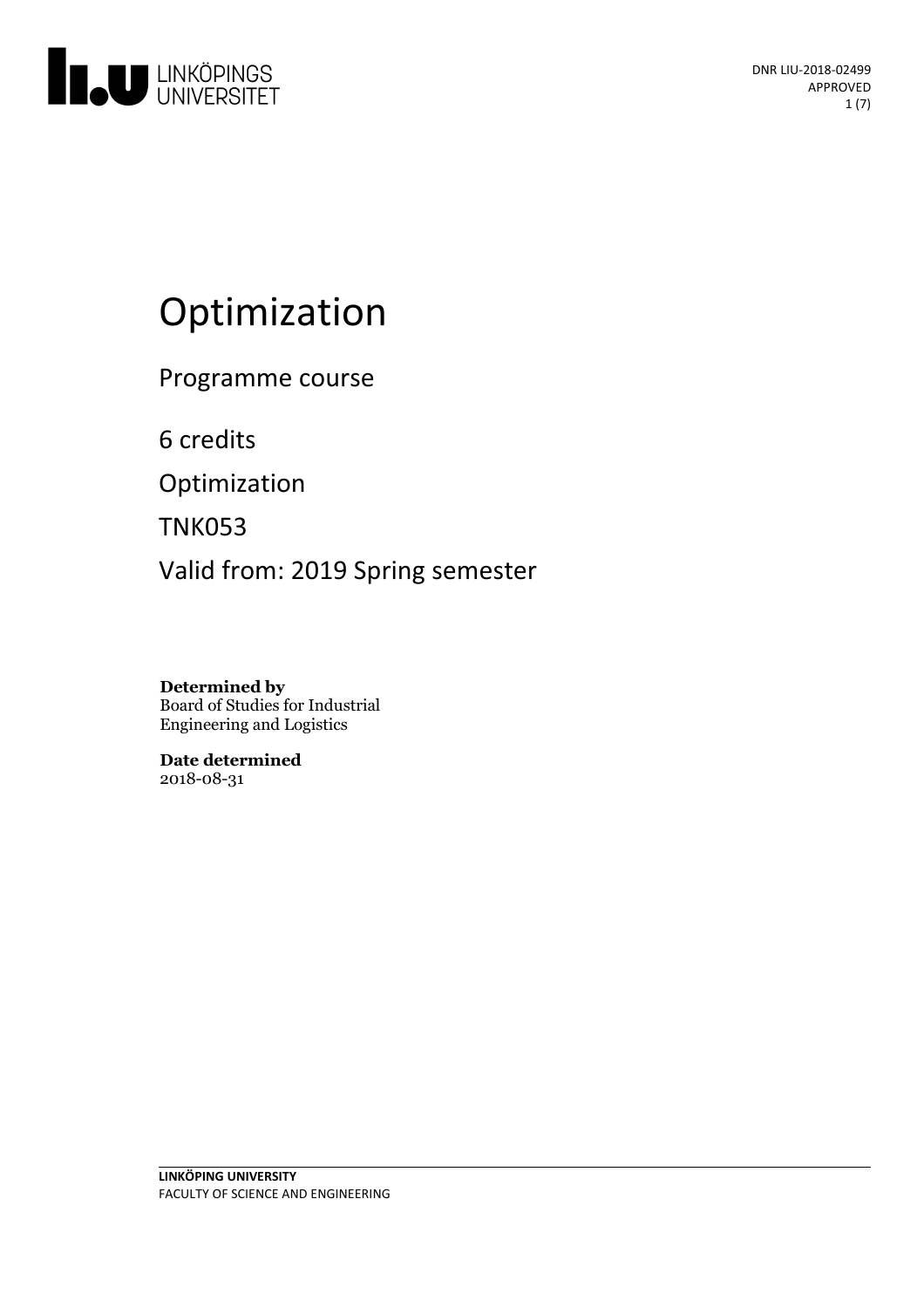# Main field of study

Mathematics, Applied Mathematics

# Course level

First cycle

### Advancement level

 $G<sub>2</sub>X$ 

# Course offered for

Master's Programme in Intelligent Transport Systems and Logistics

### Entry requirements

Note: Admission requirements for non-programme students usually also include admission requirements for the programme and threshold requirements for progression within the programme, or corresponding.

### Prerequisites

Linear Algebra and Multivariable Calculus

### Intended learning outcomes

The course will provide basic insight in optimization, especially optimization of linear, nonlinear, and integer problems and problems with a network structure. The students can, after completing the course, formulate and analyze optimization models in the area of economic and technical applications; comprehend the basic mathematical theory on which the model and algorithms are based on; and be able to solve optimization problem both manually and with the help of a computer.

### Course content

Linear programming: Modelling, basic mathematical theory and geometry, the simplex method, sensitivity analysis, duality, optimality conditions.<br>Nonlinear optimization: Modelling, convexity, unconstrained optimization,<br>optimization under constraints, optimality conditions.<br>Network optimization: M

# Teaching and working methods

Lectures, exercises and laborations

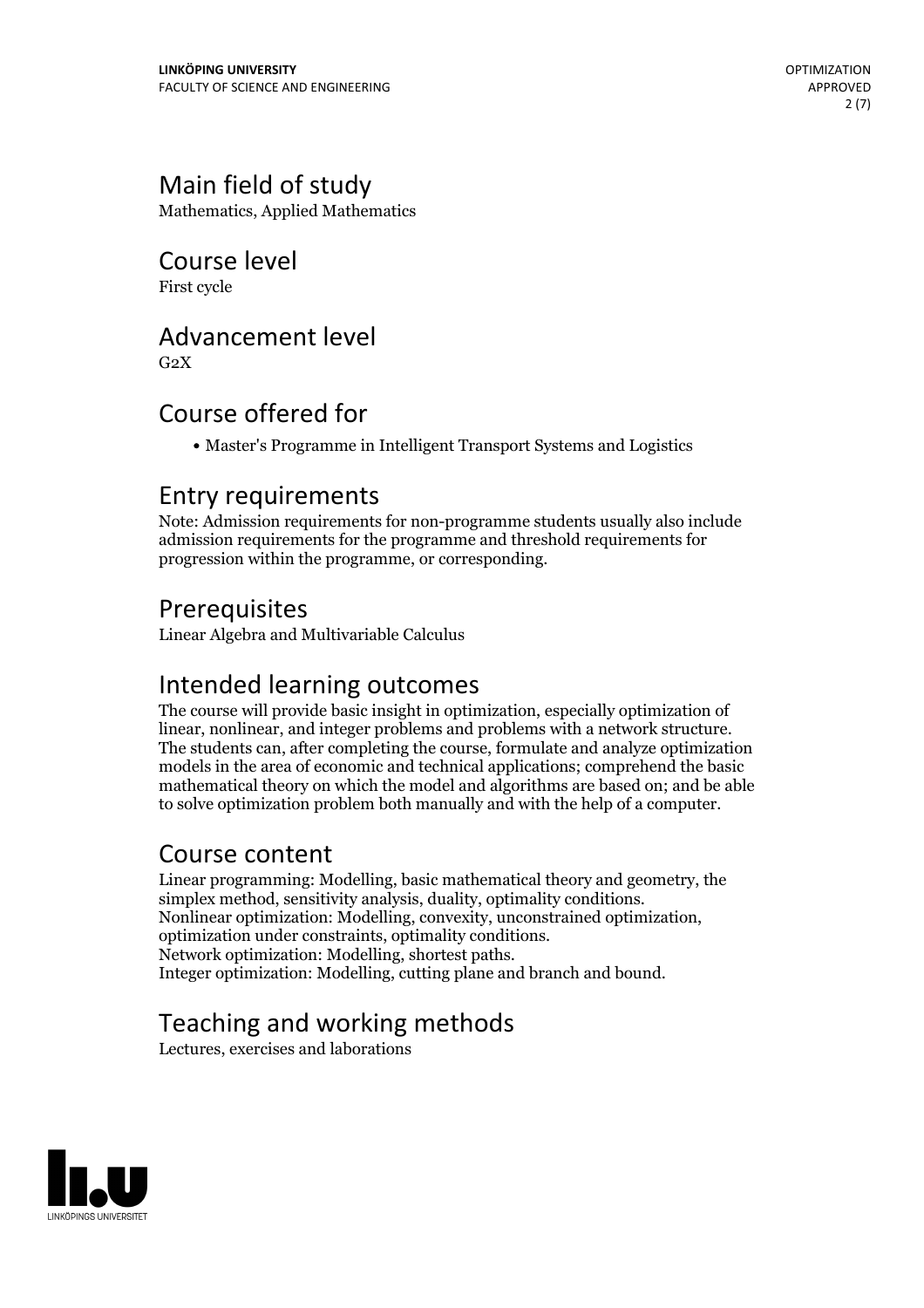# Examination

| LAB <sub>1</sub> | Laboratory work     | 1.5 credits | U.G        |
|------------------|---------------------|-------------|------------|
| TEN <sub>1</sub> | Written examination | 4.5 credits | U, 3, 4, 5 |

### Grades

Four-grade scale, LiU, U, 3, 4, 5

### Department

Institutionen för teknik och naturvetenskap

# Director of Studies or equivalent

George Baravdish

# Examiner

Zhuangwei Liu

### Course website and other links

<http://www2.itn.liu.se/utbildning/kurs/index.html?coursecode=TNK053>

### Education components

Preliminary scheduled hours: 48 h Recommended self-study hours: 112 h

# Course literature

### **Books**

Winston, Wayne L., Venkataramanan, Munirpallam, Goldberg, Jeffrey B., (2003) *Introduction to mathematical programming : operations research* ISBN: 0534359647, 9780534359645 Pacific Grove, CA : Thomson/Brooks/Cole Duxbury, c2003.

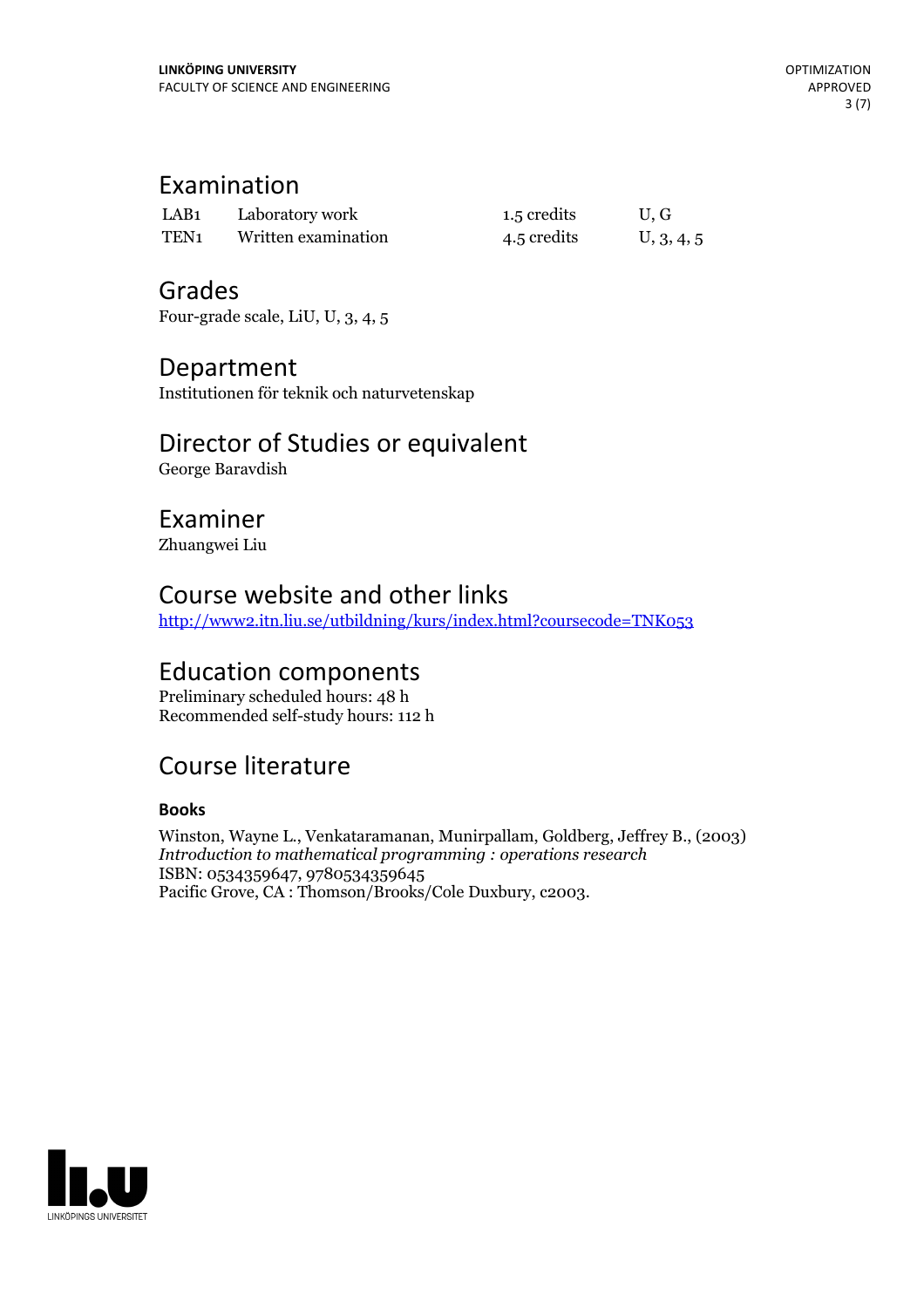# **Common rules**

### **Course syllabus**

A syllabus has been established for each course. The syllabus specifies the aim and contents of the course, and the prior knowledge that a student must have in order to be able to benefit from the course.

### **Timetabling**

Courses are timetabled after a decision has been made for this course concerning its assignment to a timetable module. A central timetable is not drawn up for courses with fewer than five participants. Most project courses do not have a central timetable.

### **Interrupting a course**

The vice-chancellor's decision concerning regulations for registration, deregistration and reporting results (Dnr LiU-2015-01241) states that interruptions in study are to be recorded in Ladok. Thus, all students who do not participate in a course for which they have registered must record the interruption, such that the registration on the course can be removed. Deregistration from <sup>a</sup> course is carried outusing <sup>a</sup> web-based form: www.lith.liu.se/for-studenter/kurskomplettering?l=sv.

### **Cancelled courses**

Courses with few participants (fewer than 10) may be cancelled or organised in a manner that differs from that stated in the course syllabus. The board of studies is to deliberate and decide whether a course is to be cancelled orchanged from the course syllabus.

### **Regulations relatingto examinations and examiners**

Details are given in a decision in the university's rule book: http://styrdokument.liu.se/Regelsamling/VisaBeslut/622678.

### **Forms of examination**

#### **Examination**

Written and oral examinations are held at least three times a year: once immediately after the end of the course, once in August, and once (usually) in one of the re-examination periods. Examinations held at other times are to follow a decision of the board of studies.

Principles for examination scheduling for courses that follow the study periods:

courses given in VT1 are examined for the first time in March, with re-

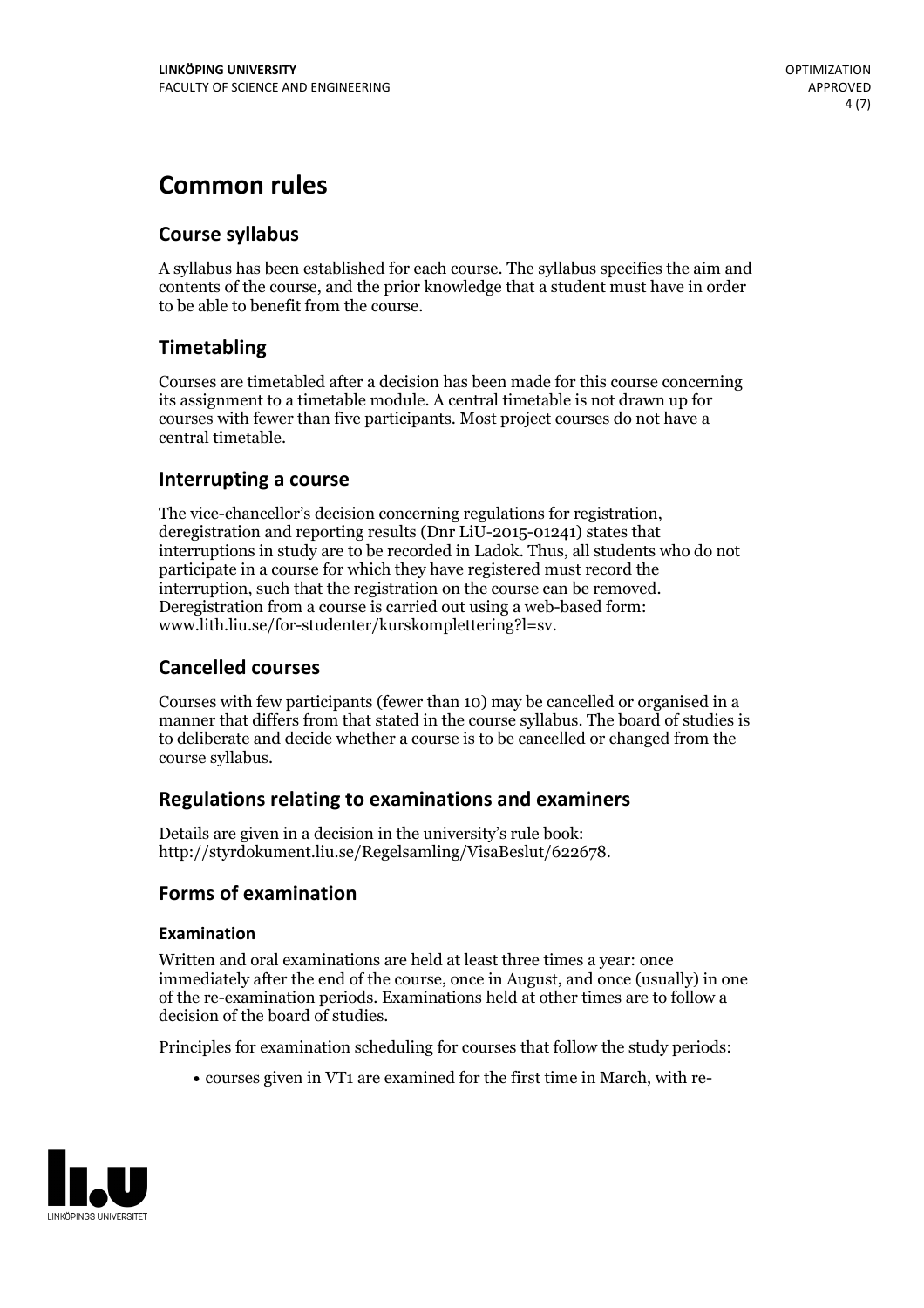examination in June and August

- courses given in VT2 are examined for the first time in May, with re-examination in August and October
- courses given in HT1 are examined for the first time in October, with re-examination in January and August
- courses given in HT2 are examined for the first time in January, with re-examination at Easter and in August.

The examination schedule is based on the structure of timetable modules, but there may be deviations from this, mainly in the case of courses that are studied and examined for several programmes and in lower grades (i.e. 1 and 2).

- Examinations for courses that the board of studies has decided are to be held in alternate years are held only three times during the year in which
- the course is given.<br>• Examinations for courses that are cancelled or rescheduled such that they are not given in one or several years are held three times during the year that immediately follows the course, with examination scheduling that corresponds to the scheduling that was in force before the course was cancelled or rescheduled.<br>• If teaching is no longer given for a course, three examination occurrences
- are held during the immediately subsequent year, while examinations are at the same time held for any replacement course that is given, or alternatively in association with other re-examination opportunities. Furthermore, an examination is held on one further occasion during the next subsequent year, unless the board of studies determines otherwise.<br>• If a course is given during several periods of the year (for programmes, or
- on different occasions for different programmes) the board orboards of studies determine together the scheduling and frequency of re-examination occasions.

#### **Registration for examination**

In order to take an examination, a student must register in advance at the Student Portal during the registration period, which opens 30 days before the date of the examination and closes 10 days before it. Candidates are informed of the location of the examination by email, four days in advance. Students who have not registered for an examination run the risk of being refused admittance to the examination, if space is not available.

Symbols used in the examination registration system:

- \*\* denotes that the examination is being given for the penultimate time.
- \* denotes that the examination is being given for the last time.

#### **Code of conduct for students during examinations**

Details are given in a decision in the university's rule book: http://styrdokument.liu.se/Regelsamling/VisaBeslut/622682.

#### **Retakes for higher grade**

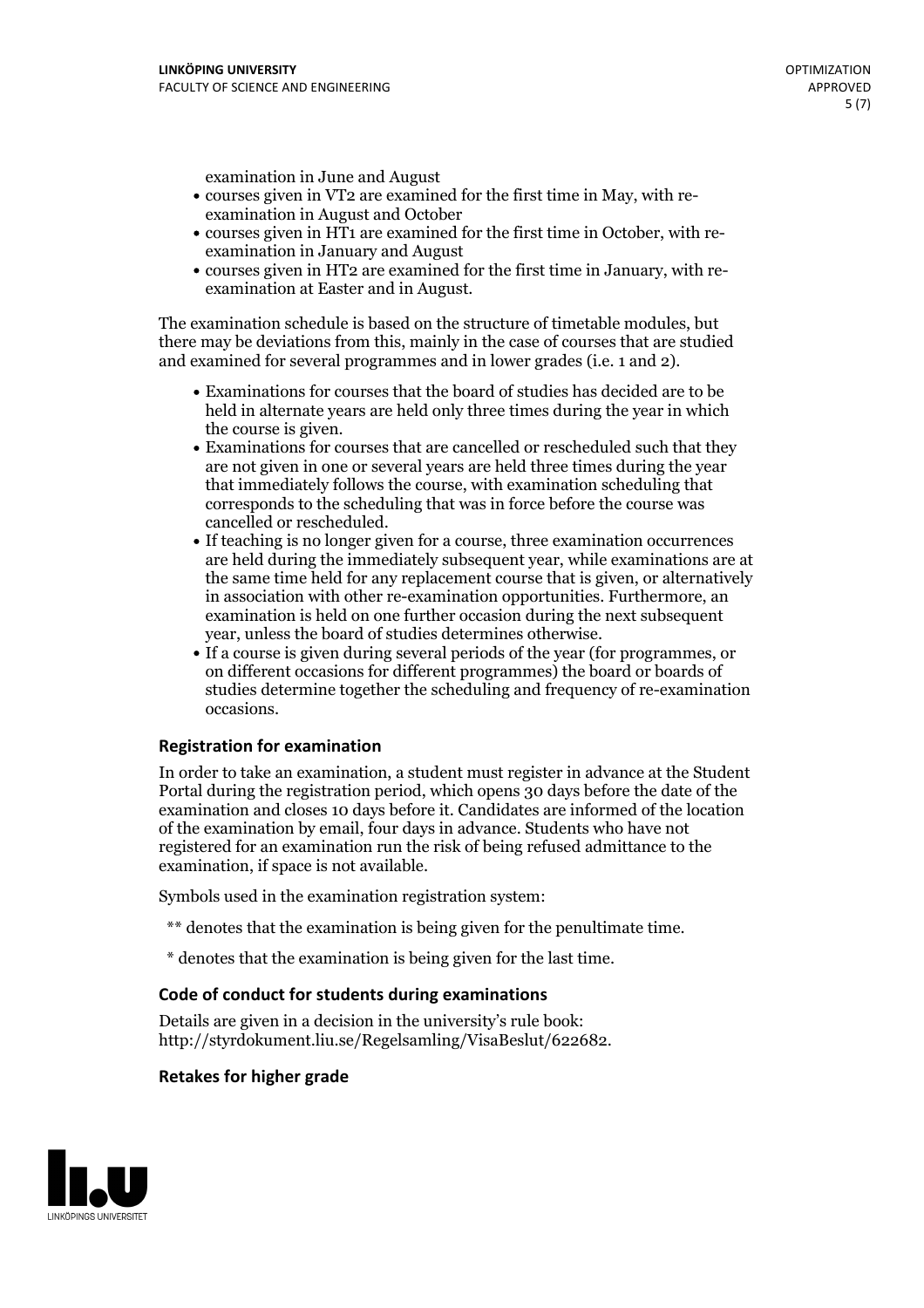Students at the Institute of Technology at LiU have the right to retake written examinations and computer-based examinations in an attempt to achieve a higher grade. This is valid for all examination components with code "TEN" and "DAT". The same right may not be exercised for other examination components, unless otherwise specified in the course syllabus.

#### **Retakes of other forms of examination**

Regulations concerning retakes of other forms of examination than written examinations and computer-based examinations are given in the LiU regulations for examinations and examiners, http://styrdokument.liu.se/Regelsamling/VisaBeslut/622678.

#### **Plagiarism**

For examinations that involve the writing of reports, in cases in which it can be assumed that the student has had access to other sources (such as during project work, writing essays, etc.), the material submitted must be prepared in accordance with principles for acceptable practice when referring to sources (references or quotations for which the source is specified) when the text, images, ideas, data, etc. of other people are used. It is also to be made clear whether the author has reused his or her own text, images, ideas, data, etc. from previous examinations.

A failure to specify such sources may be regarded as attempted deception during examination.

#### **Attempts to cheat**

In the event of <sup>a</sup> suspected attempt by <sup>a</sup> student to cheat during an examination, or when study performance is to be assessed as specified in Chapter <sup>10</sup> of the Higher Education Ordinance, the examiner is to report this to the disciplinary board of the university. Possible consequences for the student are suspension from study and a formal warning. More information is available at https://www.student.liu.se/studenttjanster/lagar-regler-rattigheter?l=sv.

#### **Grades**

The grades that are preferably to be used are Fail (U), Pass (3), Pass not without distinction  $(4)$  and Pass with distinction  $(5)$ . Courses under the auspices of the faculty board of the Faculty of Science and Engineering (Institute of Technology) are to be given special attention in this regard.

- 1. Grades U, 3, 4, 5 are to be awarded for courses that have written
- examinations. 2. Grades Fail (U) and Pass (G) may be awarded for courses with <sup>a</sup> large degree of practical components such as laboratory work, project work and group work.

#### **Examination components**

- 
- 1. Grades U, 3, 4, <sup>5</sup> are to be awarded for written examinations (TEN). 2. Grades Fail (U) and Pass (G) are to be used for undergraduate projects and other independent work.